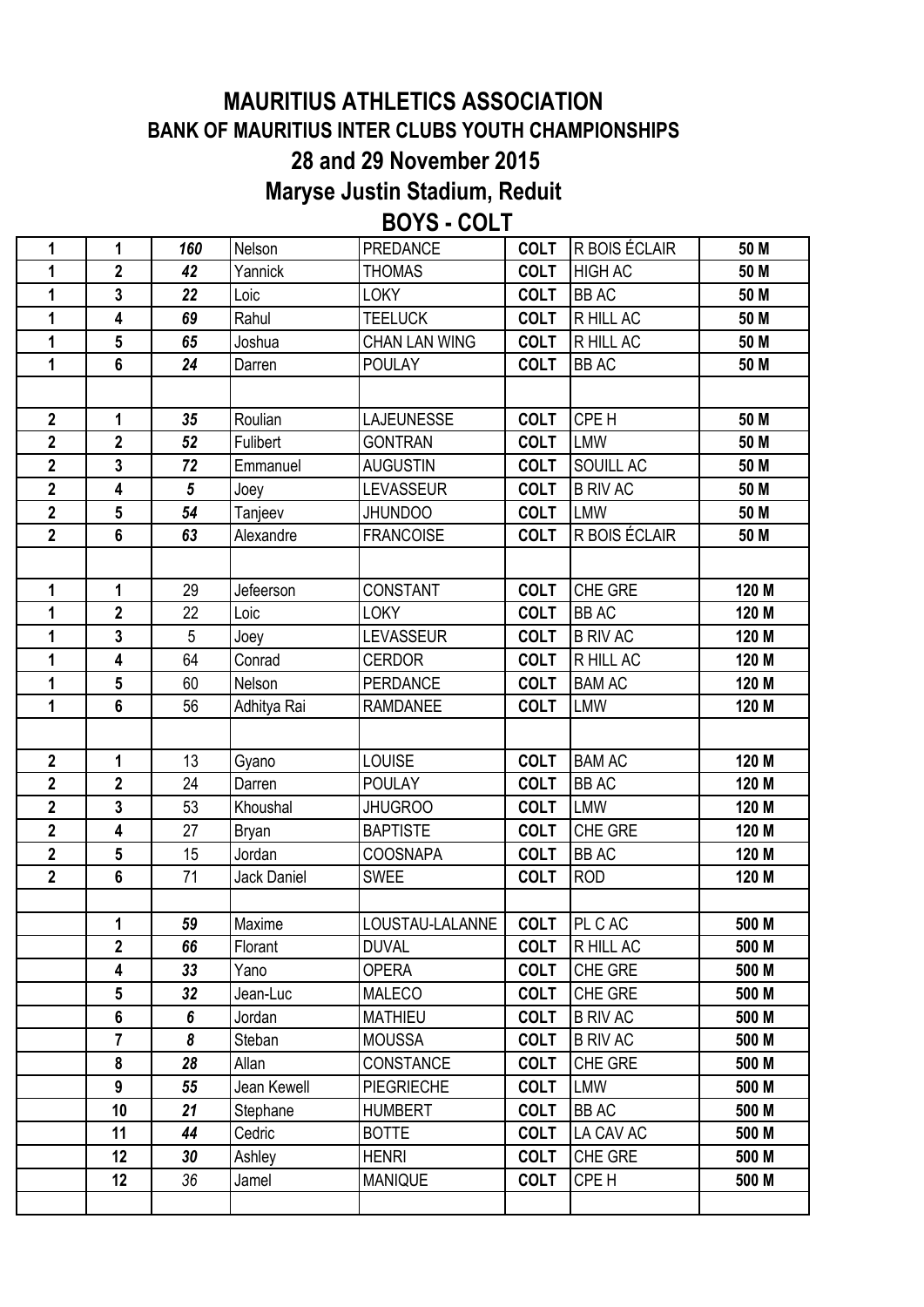| 1               | 37           | Ethan          | <b>BARBOT</b>        | <b>COLT</b> | <b>CPE WAR</b>  | 4 X 50 M         |
|-----------------|--------------|----------------|----------------------|-------------|-----------------|------------------|
| 1               | 38           | Adrien         | <b>BOODHOO</b>       | <b>COLT</b> | <b>CPE WAR</b>  | 4 X 50 M         |
| 1               | 39           | Noah           | <b>CHRISTIN</b>      | <b>COLT</b> | <b>CPE WAR</b>  | 4 X 50 M         |
| 1               | 40           | Ounish         | <b>RAMDIN</b>        | <b>COLT</b> | <b>CPE WAR</b>  | 4 X 50 M         |
|                 |              |                |                      |             |                 |                  |
| $\mathbf 2$     | 14           | <b>Bryan</b>   | <b>ALBERT</b>        | <b>COLT</b> | <b>BB AC</b>    | 4 X 50 M         |
| $\mathbf{2}$    | 19           | David          | <b>GRENADE</b>       | <b>COLT</b> | <b>BB AC</b>    | 4 X 50 M         |
| $\mathbf 2$     | 21           | Stephane       | <b>HUMBERT</b>       | <b>COLT</b> | <b>BBAC</b>     | 4 X 50 M         |
| $\mathbf{2}$    | 22           | Loic           | <b>LOKY</b>          | <b>COLT</b> | <b>BB AC</b>    | 4 X 50 M         |
| $\mathbf{2}$    | 23           | Yandy          | PHILOGENE            | <b>COLT</b> | <b>BB AC</b>    | 4 X 50 M         |
|                 |              |                |                      |             |                 |                  |
| $\mathbf 3$     | 64           | Conrad         | <b>CERDOR</b>        | <b>COLT</b> | R HILL AC       | 4 X 50 M         |
| 3               | 65           | Joshua         | <b>CHAN LAN WING</b> | <b>COLT</b> | R HILL AC       | 4 X 50 M         |
| $\mathbf 3$     | 66           | Florant        | <b>DUVAL</b>         | <b>COLT</b> | R HILL AC       | 4 X 50 M         |
| $\mathbf{3}$    | 67           | Jahnoyd        | <b>LASCARIE</b>      | <b>COLT</b> | R HILL AC       | 4 X 50 M         |
| $\mathbf 3$     | 68           | Samuel         | <b>RAYMOND</b>       | <b>COLT</b> | R HILL AC       | 4 X 50 M         |
| $\mathbf{3}$    | 69           | Rahul          | <b>TEELUCK</b>       | <b>COLT</b> | R HILL AC       | 4 X 50 M         |
|                 |              |                |                      |             |                 |                  |
| 4               | 27           | <b>Bryan</b>   | <b>BAPTISTE</b>      | <b>COLT</b> | CHE GRE         | 4 X 50 M         |
| 4               | 28           | Allan          | CONSTANCE            | <b>COLT</b> | CHE GRE         | 4 X 50 M         |
| 4               | 30           | Ashley         | <b>HENRI</b>         | <b>COLT</b> | CHE GRE         | 4 X 50 M         |
| 4               | 32           | Jean-Luc       | <b>MALECO</b>        | <b>COLT</b> | CHE GRE         | 4 X 50 M         |
| 4               | 33           | Yano           | <b>OPERA</b>         | <b>COLT</b> | CHE GRE         | 4 X 50 M         |
|                 |              |                |                      |             |                 |                  |
| $5\phantom{.0}$ | $\mathbf{1}$ | Noa            | <b>AHFOCK</b>        | <b>COLT</b> | <b>B RIV AC</b> | 4 X 50 M         |
| $5\phantom{.0}$ | $\mathbf{3}$ | <b>Bradley</b> | <b>DULSHAN</b>       | <b>COLT</b> | <b>B RIV AC</b> | 4 X 50 M         |
| $5\phantom{.0}$ | 6            | Jordan         | <b>MATHIEU</b>       | <b>COLT</b> | <b>B RIV AC</b> | 4 X 50 M         |
| 5               | 8            | Steban         | <b>MOUSSA</b>        | <b>COLT</b> | <b>B RIV AC</b> | 4 X 50 M         |
|                 |              |                |                      |             |                 |                  |
| 6               | 52           | Fulibert       | <b>GONTRAN</b>       | <b>COLT</b> | <b>LMW</b>      | 4 X 50 M         |
| 6               | 53           | Khoushal       | <b>JHUGROO</b>       | <b>COLT</b> | <b>LMW</b>      | 4 X 50 M         |
| 6               | 54           | Tanjeev        | <b>JHUNDOO</b>       | <b>COLT</b> | <b>LMW</b>      | 4 X 50 M         |
| 6               | 56           | Adhitya Rai    | <b>RAMDANEE</b>      | <b>COLT</b> | LMW             | 4 X 50 M         |
|                 |              |                |                      |             |                 |                  |
| 1               | 32           | Jean-Luc       | <b>MALECO</b>        | <b>COLT</b> | CHE GRE         | <b>LONG JUMP</b> |
| $\mathbf 2$     | 28           | Allan          | CONSTANCE            | <b>COLT</b> | CHE GRE         | <b>LONG JUMP</b> |
| $\mathbf{3}$    | 71           | Jack Daniel    | <b>SWEE</b>          | <b>COLT</b> | <b>ROD</b>      | <b>LONG JUMP</b> |
| 4               | 30           | Ashley         | <b>HENRI</b>         | <b>COLT</b> | CHE GRE         | <b>LONG JUMP</b> |
| $5\phantom{.0}$ | 75           | Donovan        | <b>PAUL</b>          | <b>COLT</b> | SOUILL AC       | <b>LONG JUMP</b> |
| 6               | 52           | Fulibert       | <b>GONTRAN</b>       | <b>COLT</b> | <b>LMW</b>      | <b>LONG JUMP</b> |
| $\overline{7}$  | 34           | Andy           | <b>LABONTE</b>       | <b>COLT</b> | CPE H           | <b>LONG JUMP</b> |
| 8               | 45           | Thomas         | <b>LENETTE</b>       | <b>COLT</b> | LA CAV AC       | <b>LONG JUMP</b> |
| 9               | 63           | Alexandre      | <b>FRANCOISE</b>     | <b>COLT</b> | R BOIS ÉCLAIR   | <b>LONG JUMP</b> |
| 10              | 58           | Sulaiman       | <b>BAUBOOA</b>       | <b>COLT</b> | P DOR           | <b>LONG JUMP</b> |
| 11              | 33           | Yano           | <b>OPERA</b>         | <b>COLT</b> | CHE GRE         | <b>LONG JUMP</b> |
| 12              | 70           | Bryan          | WONG WING WAH        | <b>COLT</b> | R HILL AC       | <b>LONG JUMP</b> |
|                 |              |                |                      |             |                 |                  |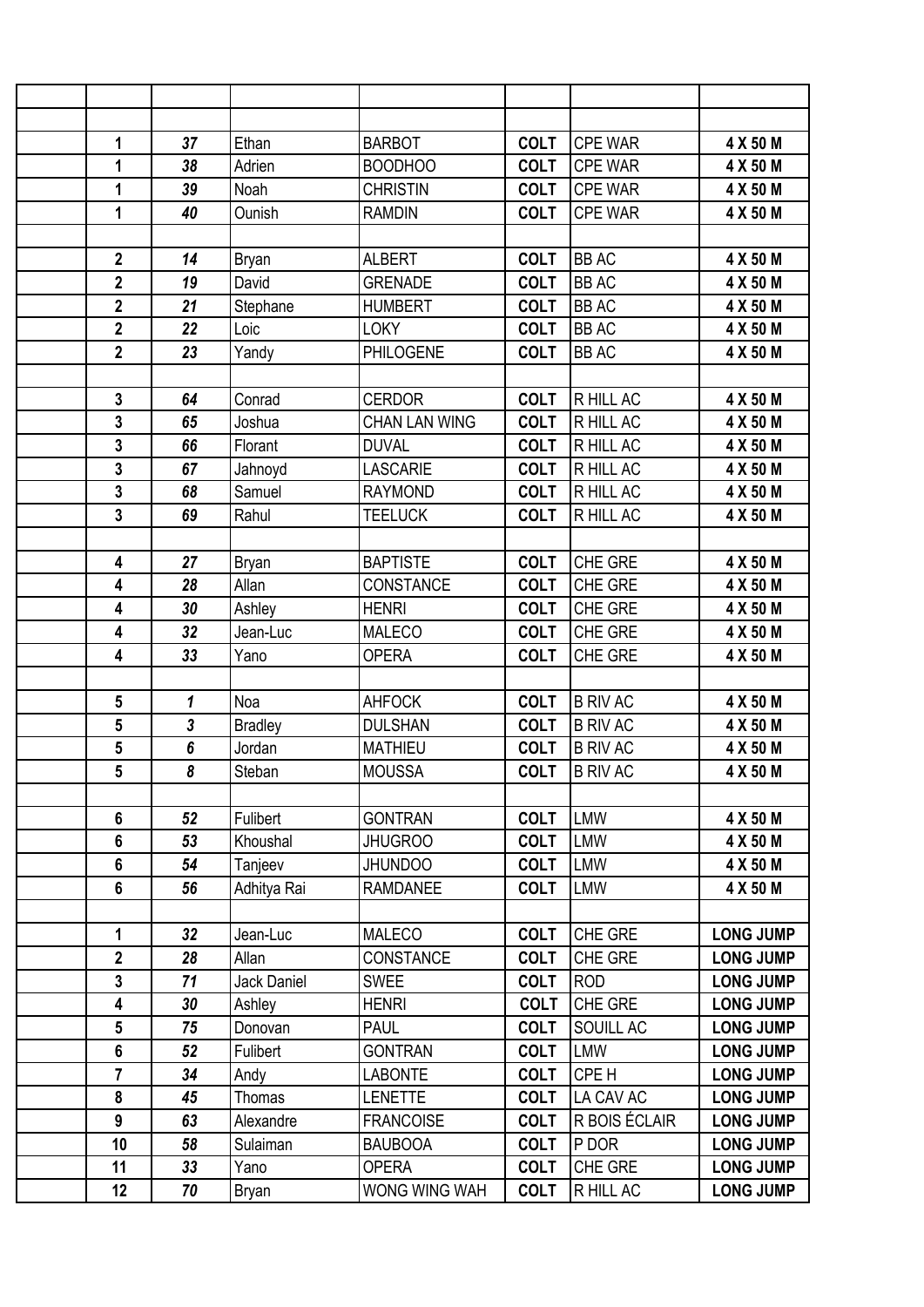| 13                      | 6               | Jordan      | <b>MATHIEU</b>   | <b>COLT</b> | <b>B RIV AC</b> | <b>LONG JUMP</b> |
|-------------------------|-----------------|-------------|------------------|-------------|-----------------|------------------|
| 14                      | 22              | Loic        | <b>LOKY</b>      | <b>COLT</b> | <b>BB AC</b>    | <b>LONG JUMP</b> |
| 15                      | 69              | Rahul       | <b>TEELUCK</b>   | <b>COLT</b> | R HILL AC       | <b>LONG JUMP</b> |
| 16                      | 64              | Conrad      | <b>CERDOR</b>    | <b>COLT</b> | R HILL AC       | <b>LONG JUMP</b> |
| 17                      | $5\phantom{.0}$ | Joey        | LEVASSEUR        | <b>COLT</b> | <b>B RIV AC</b> | <b>LONG JUMP</b> |
|                         |                 |             |                  |             |                 |                  |
| 1                       | 38              | Adrien      | <b>BOODHOO</b>   | <b>COLT</b> | <b>CPE WAR</b>  | <b>SHOT PUT</b>  |
| $\overline{\mathbf{2}}$ | 25              | Joey        | <b>LEVASSEUR</b> | <b>COLT</b> | <b>BL RIV</b>   | <b>SHOT PUT</b>  |
| $\mathbf{3}$            | 33              | Yano        | <b>OPERA</b>     | <b>COLT</b> | CHE GRE         | <b>SHOT PUT</b>  |
| 4                       | 21              | Stephane    | <b>HUMBERT</b>   | <b>COLT</b> | <b>BB AC</b>    | <b>SHOT PUT</b>  |
| 5                       | 73              | Conrad      | <b>CERDOR</b>    | <b>COLT</b> | SOUILL AC       | <b>SHOT PUT</b>  |
| $6\phantom{1}$          | 11              | Noah        | <b>CHUTOO</b>    | <b>COLT</b> | <b>BAM AC</b>   | <b>SHOT PUT</b>  |
| $\overline{7}$          | 45              | Thomas      | <b>LENETTE</b>   | <b>COLT</b> | LA CAV AC       | <b>SHOT PUT</b>  |
| 8                       | 39              | Noah        | <b>CHRISTIN</b>  | <b>COLT</b> | <b>CPE WAR</b>  | <b>SHOT PUT</b>  |
| 9                       | 67              | Jahnoyd     | <b>LASCARIE</b>  | <b>COLT</b> | R HILL AC       | <b>SHOT PUT</b>  |
| 10                      | 34              | Andy        | <b>LABONTE</b>   | <b>COLT</b> | CPE H           | <b>SHOT PUT</b>  |
| 11                      | 15              | Jordan      | <b>COOSNAPA</b>  | <b>COLT</b> | <b>BB AC</b>    | <b>SHOT PUT</b>  |
| 12                      | 30              | Ashley      | <b>HENRI</b>     | <b>COLT</b> | CHE GRE         | <b>SHOT PUT</b>  |
| 13                      | 75              | Denovan     | <b>PAUL</b>      | <b>COLT</b> | SOUILL AC       | <b>SHOT PUT</b>  |
| 14                      | 57              | Jignesh     | <b>TIRBANEE</b>  | <b>COLT</b> | <b>LMW</b>      | <b>SHOT PUT</b>  |
| 15                      | 9               | Noah        | <b>AHFOCK</b>    | <b>COLT</b> | <b>BAM AC</b>   | <b>SHOT PUT</b>  |
| 16                      | 17              | Nigel       | <b>GENTILLE</b>  | <b>COLT</b> | <b>BB AC</b>    | <b>SHOT PUT</b>  |
| 17                      | 71              | Jack Daniel | <b>SWEE</b>      | <b>COLT</b> | <b>ROD</b>      | <b>SHOT PUT</b>  |
|                         |                 |             |                  |             |                 |                  |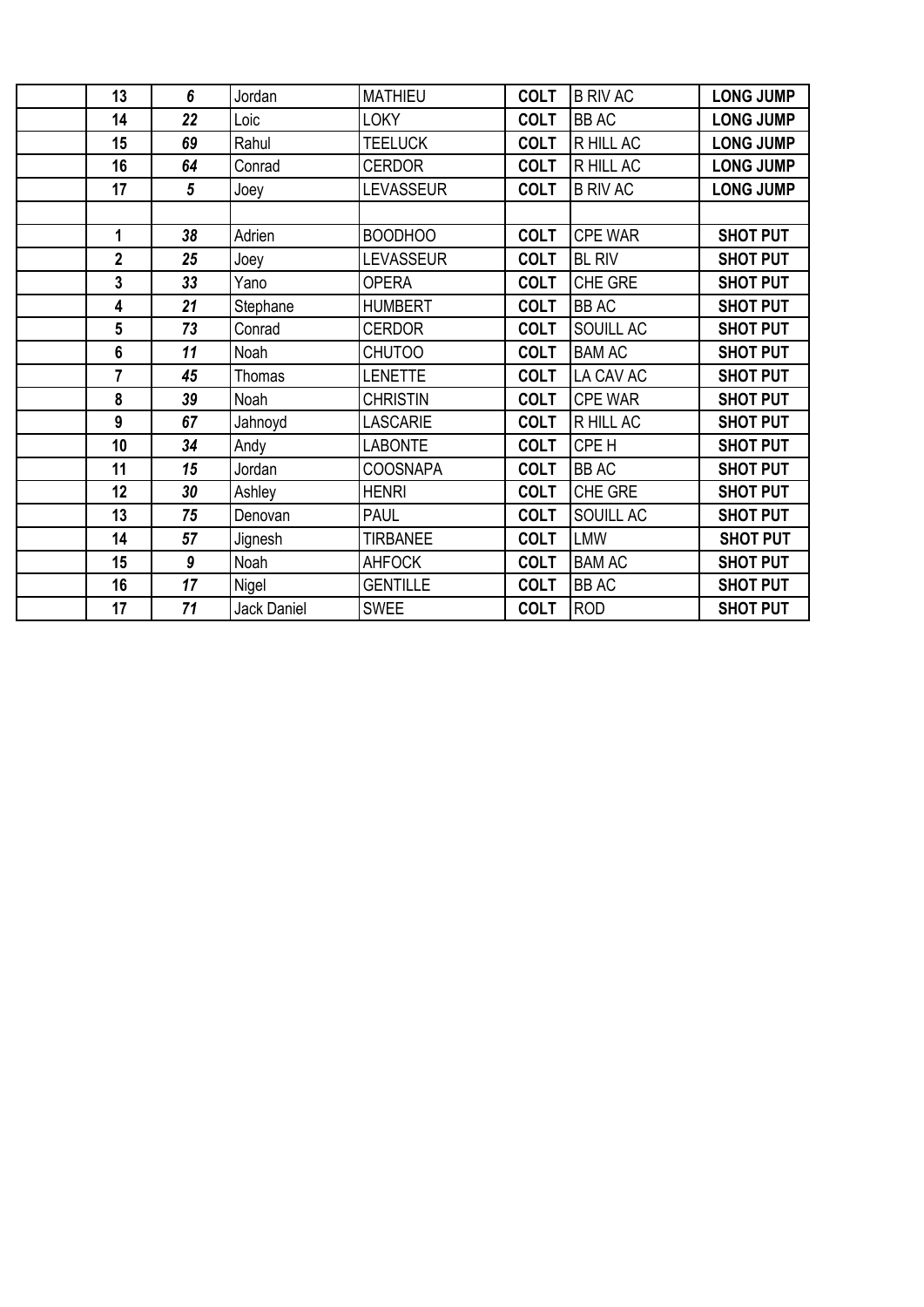## **GIRLS - COLT MAURITIUS ATHLETICS ASSOCIATION BANK OF MAURITIUS INTER CLUBS YOUTH CHAMPIONSHIPS 28 and 29 November 2015 Maryse Justin Stadium, Reduit**

| 1              | 1               | 191 | Roovanee       | MOONEESAWMY        | <b>COLT</b> | <b>HIGH AC</b> | 50 M  |
|----------------|-----------------|-----|----------------|--------------------|-------------|----------------|-------|
| 1              | $\mathbf{3}$    | 123 | Anais          | PHARMASSE          | <b>COLT</b> | <b>BBAC</b>    | 50 M  |
| 1              | $\overline{3}$  | 245 | Staccy         | <b>RAFFIN</b>      | <b>COLT</b> | <b>ROD</b>     | 50 M  |
| 1              | 4               | 219 | Fatimah        | <b>BAUBOOA</b>     | <b>COLT</b> | P D'OR AC      | 50 M  |
| 1              | $5\phantom{.0}$ | 101 | Maeva          | <b>JULIE</b>       | <b>COLT</b> | <b>BAMB AC</b> | 50 M  |
| 1              | $6\phantom{a}$  | 197 | Joelle         | <b>LAMOUTARDE</b>  | <b>COLT</b> | LG MOUNT W AC  | 50 M  |
|                |                 |     |                |                    |             |                |       |
| $\mathbf{2}$   | $\mathbf{1}$    | 164 | Annaelle       | <b>FIGARO</b>      | <b>COLT</b> | BL RV ST AC    | 50 M  |
| $\mathbf{2}$   | $\overline{2}$  | 111 | Elvira         | <b>VERLOPPE</b>    | <b>COLT</b> | <b>BAMB AC</b> | 50 M  |
| $\mathbf{2}$   | $\mathbf{3}$    | 231 | Adrianna       | COUTET             | <b>COLT</b> | R HILL AC      | 50 M  |
| $\mathbf{2}$   | 4               | 235 | Jordane        | <b>LOLIVE</b>      | <b>COLT</b> | R HILL AC      | 50 M  |
| $\mathbf{2}$   | $5\overline{)}$ | 102 | Sarahfine      | <b>LAVENTURE</b>   | <b>COLT</b> | <b>BAMB AC</b> | 50 M  |
| $\overline{2}$ | $6\phantom{a}$  | 229 | Oceanne        | <b>THERESE</b>     | <b>COLT</b> | R BOIS E AC    | 50 M  |
|                |                 |     |                |                    |             |                |       |
| 1              | $\mathbf 1$     | 114 | Anne Laure     | <b>FAVORY</b>      | <b>COLT</b> | <b>BBAC</b>    | 120 M |
| 1              | $\overline{2}$  | 109 | Emilie         | SEESAHYE           | <b>COLT</b> | <b>BAMB AC</b> | 120 M |
| 1              | $\mathbf{3}$    | 123 | Anais          | PHARMASSE          | <b>COLT</b> | <b>BBAC</b>    | 120 M |
| 1              | 4               | 101 | Maeva          | <b>JULIE</b>       | <b>COLT</b> | <b>BAMB AC</b> | 120 M |
| 1              | $5\phantom{.0}$ | 191 | Roovanee       | <b>MOONEESAWMY</b> | <b>COLT</b> | <b>HIGH AC</b> | 120 M |
| 1              | $6\phantom{a}$  | 111 | Elvira         | <b>VERLOPPE</b>    | <b>COLT</b> | <b>BAMB AC</b> | 120 M |
|                |                 |     |                |                    |             |                |       |
| $\overline{2}$ | 1               | 199 | Marie          | <b>RUTH</b>        | <b>COLT</b> | LG MOUNT W AC  | 120 M |
| $\mathbf{2}$   | $\mathbf{2}$    | 246 | Marie Carolina | <b>LOUIS</b>       | <b>COLT</b> | <b>ROD</b>     | 120 M |
| $\mathbf{2}$   | $\mathbf{3}$    | 231 | Adriana        | COUTET             | <b>COLT</b> | <b>RHAC</b>    | 120 M |
| $\mathbf{2}$   | 4               | 235 | Jordane        | L'OLIVE            | <b>COLT</b> | R HILL AC      | 120 M |
| $\mathbf{2}$   | $5\phantom{.0}$ | 102 | Sarafina       | <b>L'AVENTURE</b>  | <b>COLT</b> | <b>BAMB AC</b> | 120 M |
| $\overline{2}$ | $6\phantom{a}$  | 171 | Kelcy          | <b>LOUIS</b>       | <b>COLT</b> | CH GREN AC     | 120 M |
|                |                 |     |                |                    |             |                |       |
|                | 1               | 112 | Celeste        | <b>ALBERT</b>      | <b>COLT</b> | <b>BBAC</b>    | 500 M |
|                | $\overline{2}$  | 166 | Kristy         | <b>BRELU BRELU</b> | <b>COLT</b> | CH GREN AC     | 500 M |
|                | $\mathbf{3}$    | 172 | Shane          | PIERRE LOUIS       | <b>COLT</b> | CH GREN AC     | 500 M |
|                | 4               | 182 | Lexa           | <b>ROSE</b>        | <b>COLT</b> | CPE WAR AC     | 500 M |
|                | $5\phantom{.0}$ | 194 | Aurelie        | LOUIS JEAN         | <b>COLT</b> | LA CAV AC      | 500 M |
|                | 6               | 217 | Manisha        | <b>FLUERAR</b>     | <b>COLT</b> | MEDINE AC      | 500 M |
|                | $\overline{7}$  | 227 | Gwelcy         | PIERRE LOUIS       | <b>COLT</b> | R BOIS E AC    | 500 M |
|                | 8               | 243 | Ketty          | <b>ROSALIE</b>     | <b>COLT</b> | R HILL AC      | 500 M |
|                | 9               | 284 | Shelena        | <b>BEGUE</b>       | <b>COLT</b> | SOUIL AC       | 500 M |
|                | 10              | 291 | Fatima         | PHILOGENE          | <b>COLT</b> | SOUIL AC       | 500 M |
|                |                 |     |                |                    |             |                |       |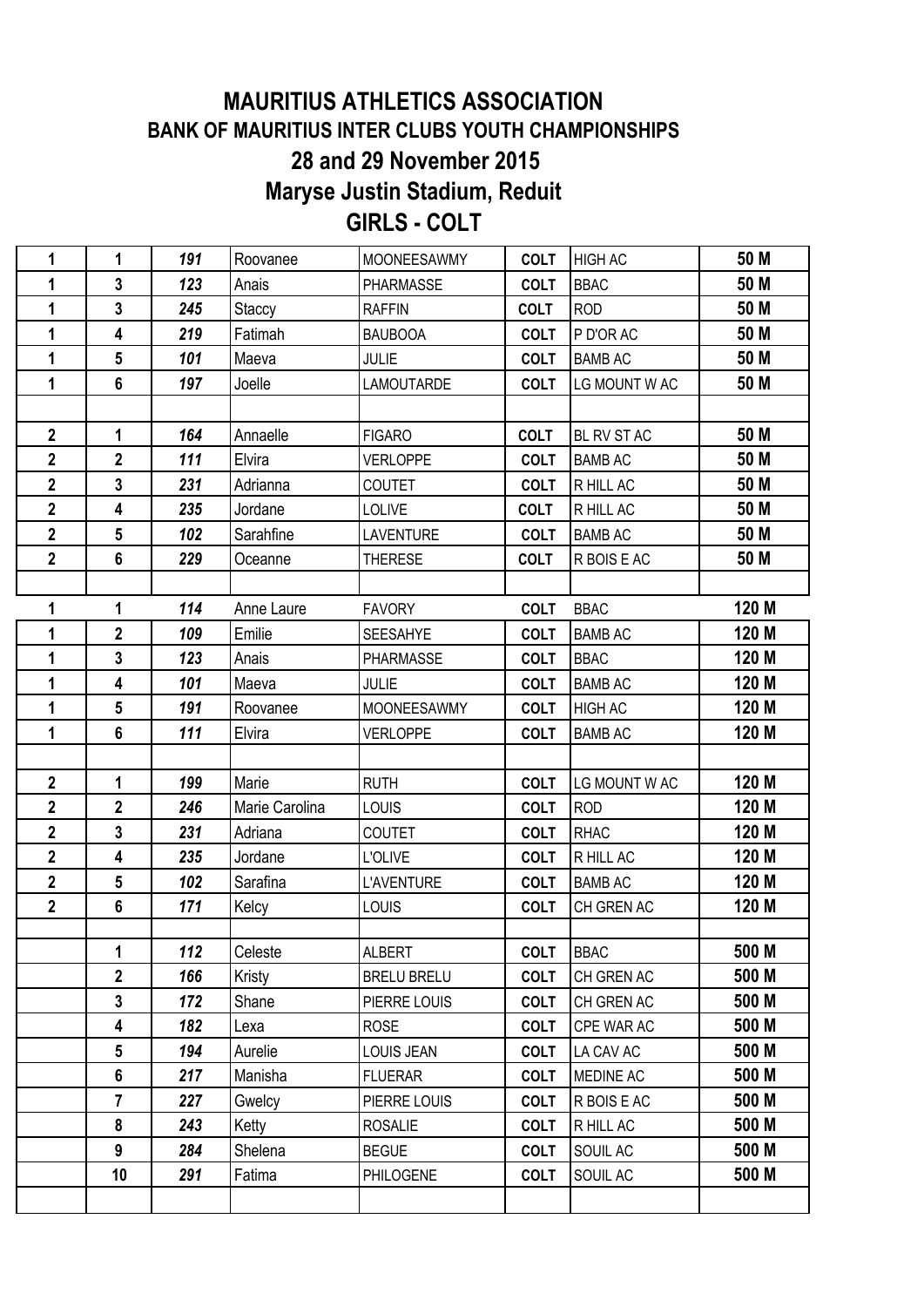| 1                       | 224 | Ludivine   | <b>LAURENT</b>     | <b>COLT</b> | R BOIS E AC    | 4 X 50 M         |
|-------------------------|-----|------------|--------------------|-------------|----------------|------------------|
| 1                       | 225 | Annaelle   | <b>MARIANE</b>     | <b>COLT</b> | R BOIS E AC    | 4 X 50 M         |
| 1                       | 227 | Gwelcy     | <b>PIERRELOUIS</b> | <b>COLT</b> | R BOIS E AC    | 4 X 50 M         |
| 1                       | 229 | Oceanne    | <b>THERESE</b>     | <b>COLT</b> | R BOIS E AC    | 4 X 50 M         |
|                         |     |            |                    |             |                |                  |
| $\overline{2}$          | 166 | Kristy     | <b>BRELU BRELU</b> | <b>COLT</b> | CH GREN AC     | 4 X 50 M         |
| $\mathbf 2$             | 167 | Megghan    | <b>CHIFFONE</b>    | <b>COLT</b> | CH GREN AC     | 4 X 50 M         |
| 2                       | 168 | Celina     | <b>LEGOY</b>       | <b>COLT</b> | CH GREN AC     | 4 X 50 M         |
| $\overline{2}$          | 170 | Anasthasia | LOUIS              | <b>COLT</b> | CH GREN AC     | 4 X 50 M         |
| $\overline{2}$          | 171 | Kellcy     | <b>LOUIS</b>       | <b>COLT</b> | CH GREN AC     | 4 X 50 M         |
|                         |     |            |                    |             |                |                  |
| $\overline{\mathbf{3}}$ | 100 | Guiyana    | <b>BAPTISTE</b>    | <b>COLT</b> | <b>BAMB AC</b> | 4 X 50 M         |
| 3                       | 101 | Maeva      | <b>JULIE</b>       | <b>COLT</b> | <b>BAMB AC</b> | 4 X 50 M         |
| 3                       | 102 | Sarafina   | <b>LAVENTURE</b>   | <b>COLT</b> | <b>BAMB AC</b> | 4 X 50 M         |
| $\overline{\mathbf{3}}$ | 111 | Elvira     | <b>VERLOPPE</b>    | <b>COLT</b> | <b>BAMB AC</b> | 4 X 50 M         |
|                         |     |            |                    |             |                |                  |
| 4                       | 230 | Kritika    | <b>BHANDOO</b>     | <b>COLT</b> | R HILL AC      | 4 X 50 M         |
| 4                       | 231 | Adriana    | COUTET             | <b>COLT</b> | R HILL AC      | 4 X 50 M         |
| 4                       | 233 | Axelle     | <b>JEAN</b>        | <b>COLT</b> | R HILL AC      | 4 X 50 M         |
| 4                       | 235 | Jordane    | L'OLIVE            | <b>COLT</b> | R HILL AC      | 4 X 50 M         |
| 4                       | 237 | Wilona     | <b>RAMASAWMY</b>   | <b>COLT</b> | R HILL AC      | 4 X 50 M         |
| 4                       | 243 | Ketty      | <b>ROSALIE</b>     | <b>COLT</b> | R HILL AC      | 4 X 50 M         |
|                         |     |            |                    |             |                |                  |
| $5\phantom{1}$          | 113 | Eloise     | <b>COLLIN</b>      | <b>COLT</b> | <b>BBAC</b>    | 4 X 50 M         |
| 5                       | 114 | Anne-Laure | <b>FAVORY</b>      | <b>COLT</b> | <b>BBAC</b>    | 4 X 50 M         |
| 5                       | 121 | Megane     | <b>NETTA</b>       | <b>COLT</b> | <b>BBAC</b>    | 4 X 50 M         |
| 5                       | 123 | Anais      | <b>PHARMASSE</b>   | <b>COLT</b> | <b>BBAC</b>    | 4 X 50 M         |
|                         |     |            |                    |             |                |                  |
| 6                       | 285 | Elodie     | COUYAVAH           | <b>COLT</b> | SOUIL AC       | 4 X 50 M         |
| 6                       | 287 | Stephania  | <b>JEAN</b>        | <b>COLT</b> | SOUIL AC       | 4 X 50 M         |
| 6                       | 290 | Deyenna    | <b>PERRINE</b>     | <b>COLT</b> | SOUIL AC       | 4 X 50 M         |
| 6                       | 291 | Fatima     | PHILOGENE          | <b>COLT</b> | SOUIL AC       | 4 X 50 M         |
|                         |     |            |                    |             |                |                  |
|                         |     |            |                    |             |                |                  |
| 1                       | 101 | Maeva      | <b>JULIE</b>       | <b>COLT</b> | <b>BAMB AC</b> | <b>LONG JUMP</b> |
| $\overline{\mathbf{2}}$ | 110 | Anais      | <b>ST PIERRE</b>   | <b>COLT</b> | <b>BAMB AC</b> | <b>LONG JUMP</b> |
| 3                       | 111 | Eldira     | <b>VERLOPPE</b>    | <b>COLT</b> | <b>BAMB AC</b> | <b>LONG JUMP</b> |
| 4                       | 112 | Celeste    | <b>ALBERT</b>      | <b>COLT</b> | <b>BBAC</b>    | <b>LONG JUMP</b> |
| 5                       | 113 | Eloise     | <b>COLLIN</b>      | <b>COLT</b> | <b>BBAC</b>    | <b>LONG JUMP</b> |
| $6\phantom{a}$          | 114 | Anne-Laure | <b>FAVORY</b>      | <b>COLT</b> | <b>BBAC</b>    | <b>LONG JUMP</b> |
| 7                       | 124 | Emilie     | <b>SEESAHAY</b>    | <b>COLT</b> | BL RV ST AC    | <b>LONG JUMP</b> |
| 8                       | 126 | Nishika    | <b>PARSAD</b>      | <b>COLT</b> | BL RV ST AC    | <b>LONG JUMP</b> |
| 9                       | 161 | Tania      | <b>MELISSE</b>     | <b>COLT</b> | BL RV ST AC    | <b>LONG JUMP</b> |
| 10                      | 171 | Kellcy     | <b>LOUIS</b>       | <b>COLT</b> | CH GREN AC     | <b>LONG JUMP</b> |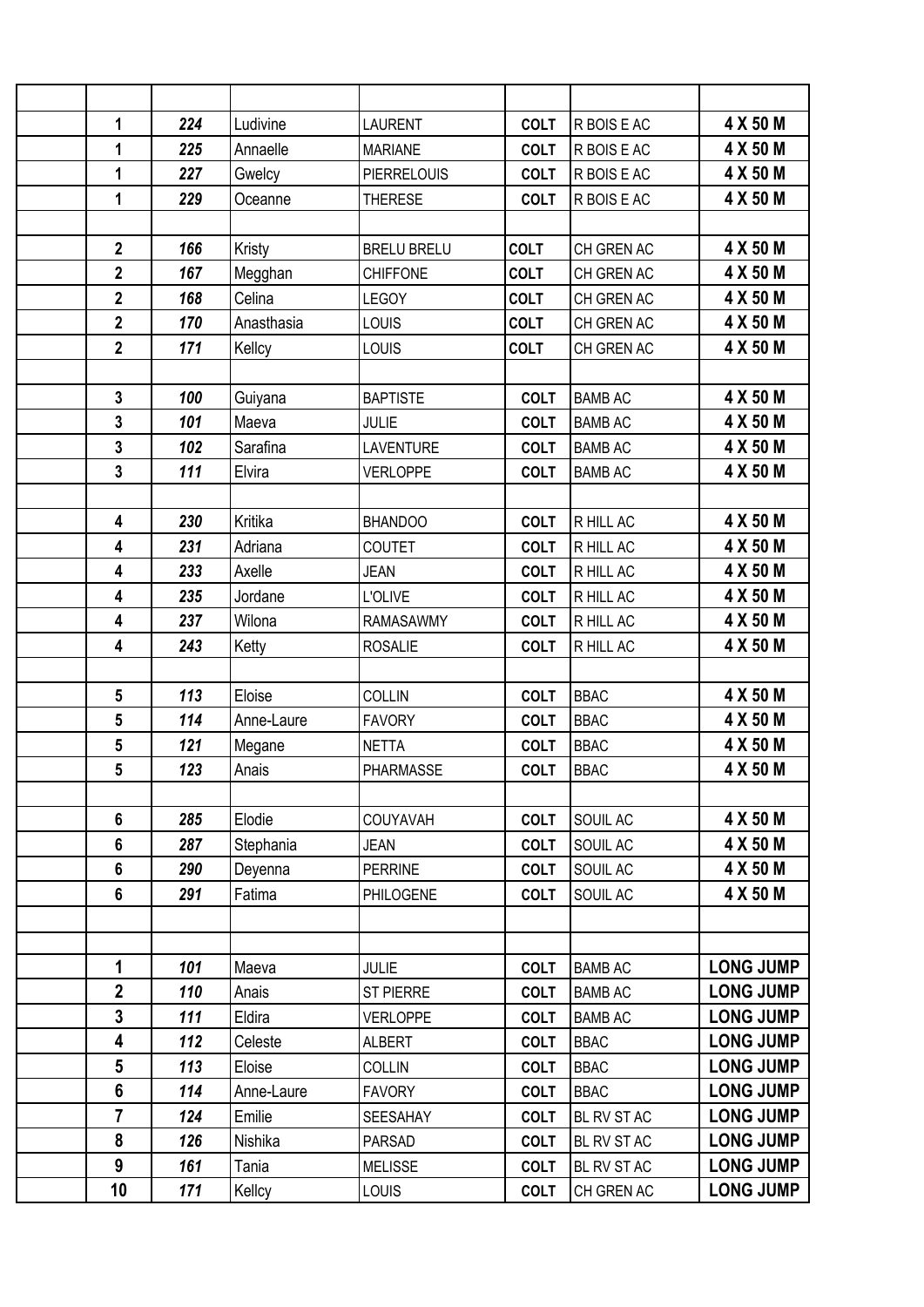| 11             | 175 | Solena           | <b>RATEAU</b>       | <b>COLT</b> | CH GREN AC       | <b>LONG JUMP</b> |
|----------------|-----|------------------|---------------------|-------------|------------------|------------------|
| 12             | 178 | Anna             | <b>ANGY</b>         | <b>COLT</b> | CPE HAR AC       | <b>LONG JUMP</b> |
| 13             | 179 | Gwenaelle        | LAJEUNESSE          | <b>COLT</b> | CPE HAR AC       | <b>LONG JUMP</b> |
| 14             | 182 | Lexa             | <b>ROSE</b>         | <b>COLT</b> | CPE WAR AC       | <b>LONG JUMP</b> |
| 15             | 186 | Cassidy          | <b>COLLET</b>       | <b>COLT</b> | FAU FLQ AC       | <b>LONG JUMP</b> |
| 16             | 188 | Hamsini          | <b>AREKION</b>      | <b>COLT</b> | <b>HIGH AC</b>   | <b>LONG JUMP</b> |
| 17             | 191 | Roovanee         | MOONEESAWMY         | <b>COLT</b> | <b>HIGH AC</b>   | <b>LONG JUMP</b> |
| 18             | 193 | Laeticia         | <b>FAUVIN</b>       | <b>COLT</b> | LA CAV AC        | <b>LONG JUMP</b> |
| 19             | 194 | Aurelie          | LOUIS JEAN          | <b>COLT</b> | LA CAV AC        | <b>LONG JUMP</b> |
| 20             | 195 | Saanvi           | <b>BABOOA</b>       | <b>COLT</b> | LG MOUNT W AC    | <b>LONG JUMP</b> |
| 21             | 216 | Gabrielle        | <b>BATHFIELD</b>    | <b>COLT</b> | MEDINE AC        | <b>LONG JUMP</b> |
| 22             | 218 | Joe              | <b>GUIDROZ</b>      | <b>COLT</b> | <b>MEDINE AC</b> | <b>LONG JUMP</b> |
| 23             | 219 | Fatimah          | <b>BAUBOOA</b>      | <b>COLT</b> | P D'OR AC        | <b>LONG JUMP</b> |
| 24             | 220 | Saanvi           | <b>BAUBOOA</b>      | <b>COLT</b> | P D'OR AC        | <b>LONG JUMP</b> |
| 25             | 221 | <b>Steffy</b>    | <b>BEEHARRY</b>     | <b>COLT</b> | P D'OR AC        | <b>LONG JUMP</b> |
| 26             | 222 | <b>Brittanie</b> | AH TOW              | <b>COLT</b> | R BOIS E AC      | <b>LONG JUMP</b> |
| 27             | 223 | Anais            | <b>GREGOIRE</b>     | <b>COLT</b> | R BOIS E AC      | <b>LONG JUMP</b> |
| 28             | 227 | Gwelcy           | PIERRE LOUIS        | <b>COLT</b> | R BOIS E AC      | <b>LONG JUMP</b> |
| 29             | 231 | Adriana          | COUTET              | <b>COLT</b> | R HILL AC        | <b>LONG JUMP</b> |
| 30             | 235 | Jordane          | L'OLIVE             | <b>COLT</b> | R HILL AC        | <b>LONG JUMP</b> |
| 31             | 243 | Ketty            | <b>ROSALIE</b>      | <b>COLT</b> | R HILL AC        | <b>LONG JUMP</b> |
| 32             | 284 | Shelena          | <b>BEGUE</b>        | <b>COLT</b> | SOUIL AC         | <b>LONG JUMP</b> |
| 33             | 291 | Fatimah          | PHILOGENE           | <b>COLT</b> | SOUIL AC         | <b>LONG JUMP</b> |
| 34             | 294 | Megan            | <b>ST MART</b>      | <b>COLT</b> | SOUIL AC         | <b>LONG JUMP</b> |
|                |     |                  |                     |             |                  |                  |
| 1              | 123 | Anais            | PHARMASSE           | <b>COLT</b> | <b>BBAC</b>      | <b>SHOT PUT</b>  |
| $\mathbf 2$    | 116 | Anastasia        | <b>FORTUNO</b>      | <b>COLT</b> | <b>BBAC</b>      | <b>SHOT PUT</b>  |
| 3              | 162 | Anella           | <b>MANAN</b>        | <b>COLT</b> | BL RV ST AC      | <b>SHOT PUT</b>  |
| 4              | 178 | Anna             | ANGY                | <b>COLT</b> | CPE HAR AC       | <b>SHOT PUT</b>  |
| 5              | 194 | Aurelie          | LOUIS JEAN          | <b>COLT</b> | LA CAV AC        | <b>SHOT PUT</b>  |
| $6\phantom{a}$ | 168 | Celina           | <b>LEGOY</b>        | <b>COLT</b> | CH GREN AC       | <b>SHOT PUT</b>  |
| $\overline{7}$ | 290 | Deyenna          | <b>PERRINE</b>      | <b>COLT</b> | SOUIL AC         | <b>SHOT PUT</b>  |
| 8              | 181 | Diane            | <b>MOIRT</b>        | <b>COLT</b> | CPE WAR AC       | <b>SHOT PUT</b>  |
| 9              | 192 | Elie             | <b>CHANDOO</b>      | <b>COLT</b> | LA CAV AC        | <b>SHOT PUT</b>  |
| 10             | 165 | Elizabeth        | <b>AGATHE</b>       | <b>COLT</b> | BL RV ST AC      | <b>SHOT PUT</b>  |
| 11             | 219 | Fatimah          | <b>BAUBOOA</b>      | <b>COLT</b> | P D'OR AC        | <b>SHOT PUT</b>  |
| 12             | 179 | Gwenaelle        | <b>LAJEUNESSE</b>   | <b>COLT</b> | CPE HAR AC       | <b>SHOT PUT</b>  |
| 13             | 163 | Jenifer          | <b>LOUISE</b>       | <b>COLT</b> | BL RV ST AC      | <b>SHOT PUT</b>  |
| 14             | 215 | Jiya             | <b>TIRBANEE</b>     | <b>COLT</b> | LG MOUNT W AC    | <b>SHOT PUT</b>  |
| 15             | 171 | Kellcy           | <b>LOUIS</b>        | <b>COLT</b> | CH GREN AC       | <b>SHOT PUT</b>  |
| 16             | 243 | Ketty            | <b>ROSALIE</b>      | <b>COLT</b> | R HILL AC        | <b>SHOT PUT</b>  |
| 17             | 224 | Ludivine         | <b>LAURENT</b>      | <b>COLT</b> | R BOIS E AC      | <b>SHOT PUT</b>  |
| 18             | 226 | Maeva            | <b>MOOTOOVEEREN</b> | <b>COLT</b> | R BOIS E AC      | <b>SHOT PUT</b>  |
| 19             | 200 | Roshnee          | <b>TIRBANEE</b>     | <b>COLT</b> | LG MOUNT W AC    | <b>SHOT PUT</b>  |
| 20             | 119 | Selena           | <b>JOSEPH</b>       | <b>COLT</b> | <b>BBAC</b>      | <b>SHOT PUT</b>  |